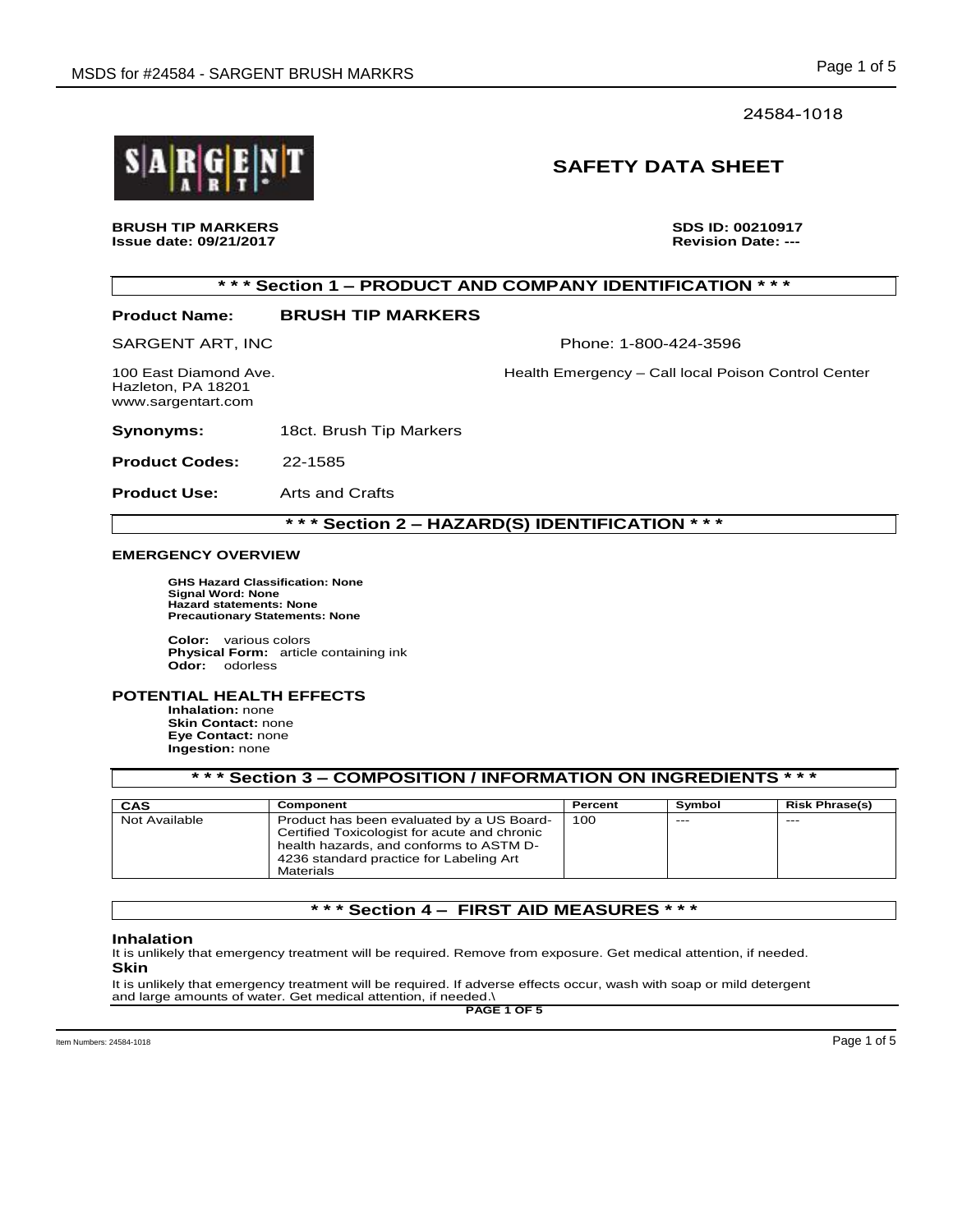

# **SAFETY DATA SHEET**

#### **BRUSH TIP MARKERS SDS ID: 00210917 Issue date: 09/21/2017**

#### **Eyes**

It is unlikely that emergency treatment will be required. Wash with large amounts of water or normal saline until no evidence of chemical remains (at least 15-20 minutes). Get medical attention immediately.

#### **Ingestion**

Contact local poison control center or physician immediately.

#### **\* \* \* Section 5 – FIRE FIGHTING MEASURES \* \* \***

See Section 9 for Flammability Properties

**NFPA Ratings: Health:** 1 **Fire:** 1 **Reactivity:** 0 Hazard Scale:  $0 =$  Minimal 1 = Slight 2 = Moderate 3 = Serious 4 = Severe **Flammable Properties** Slight fire hazard. **Extinguishing Media** Regular dry chemical, carbon dioxide, water, regular foam **Fire Fighting Measures** Move container from fire area if it can be done without risk. Avoid inhalation of material or combustion byproducts.

### **\* \* \* Section 6 – ACCIDENTAL RELEASE MEASURES \* \* \***

#### **Occupational spill/release**

Absorb with sand or other non-combustible material. Collect spilled material in appropriate container for disposal.

## **\* \* \* Section 7 – HANDLING AND STORAGE \* \* \***

#### **Handling Procedures**

Handle as corrosive liquid. When mixing, slowly add to water to minimize heat generation and splattering. Keep emergency spill kit near storage and use areas.

#### **Storage Procedures**

Store and handle in accordance with all current regulations and standards. See original containers for storage recommendations. Store with bases. Keep separated from incompatible substances.

### **\* \* \* Section 8 – EXPOSURE CONTROLS / PERSONAL PROTECTION \* \* \***

#### **Component Exposure Limits**

ACGIH and EU have not developed exposure limits for any of this product's components.

#### **Ventilation**

Based on available information, additional ventilation is not required.

### **PERSONAL PROTECTIVE EQUIPMENT**

**Eyes/Face** Eye protection not required under normal conditions. **Protective Clothing** Protective clothing is not required under normal conditions. **Glove Recommendations**

Protective gloves are not required under normal conditions.

**PAGE 2 OF 5**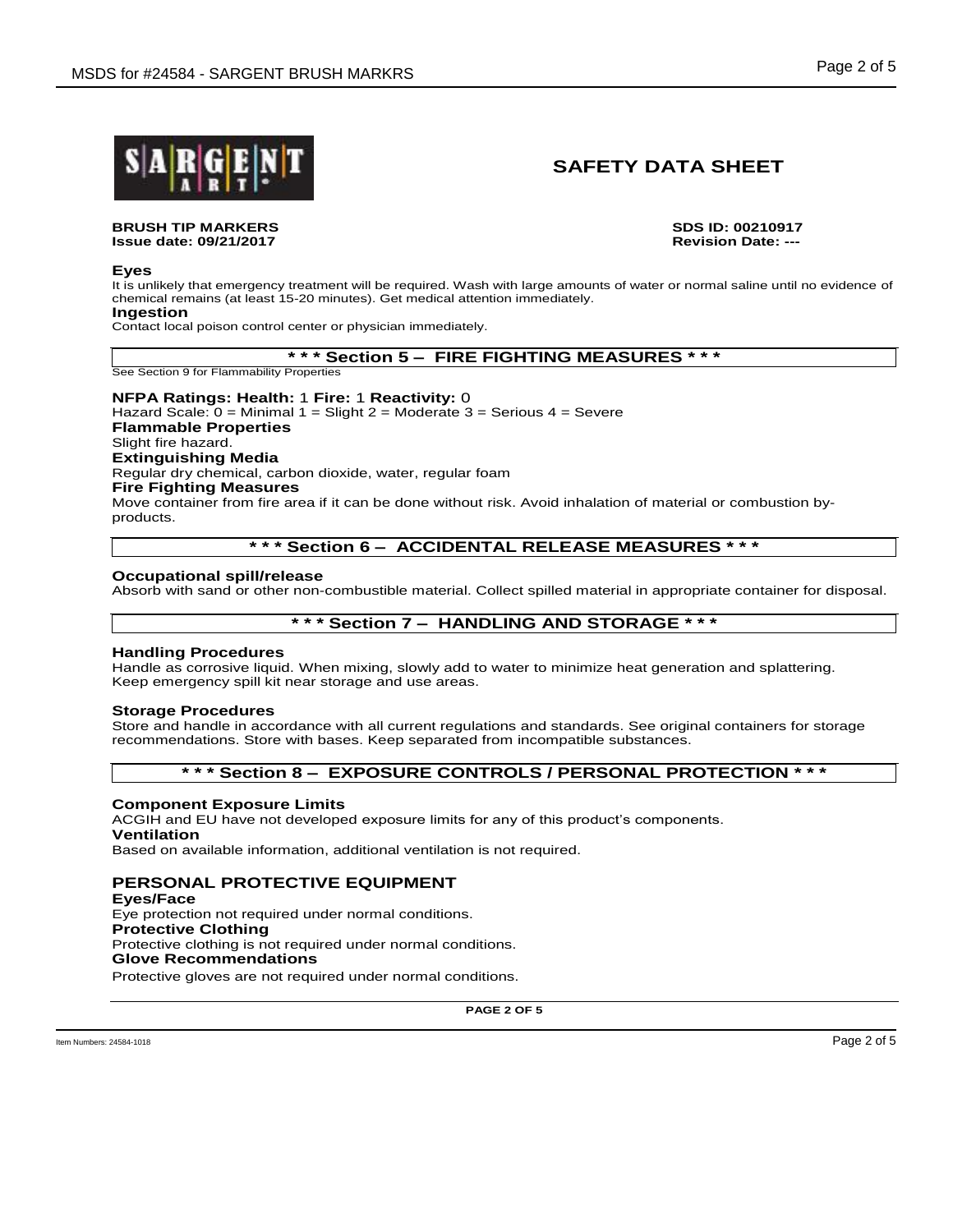

# **SAFETY DATA SHEET**

#### **BRUSH TIP MARKERS SDS ID: 00210917 Issue date: 09/21/2017**

#### **Respiratory Protection**

No respirator is required under normal conditions of use. Under conditions of frequent use or heavy exposure, respiratory protection may be needed.

#### **\* \* \* Section 9 – PHYSICAL AND CHEMICAL PROPERTIES \* \* \***

**Physical State: Odor Threshold: Viscosity:** Not available

**Boiling Point:** Not available **Volatility**: **Volatility: Volatility:** 

**Appearance:** Liquid **Flash Point:** Not applicable **Physical Form:** Article containing liquid **Vapor Pressure:** Not available **Color:** Assorted colors **Vapor Density (air=1):** Not available **Odor:** Odorless **Evaporation Rate:** Not available **pH:** <=10 **Density:** Not available **Melting Point:** Not available **Water Solubility:** Not available **Freezing Point:** Not available **Coeff.Water/Oil Dist:** Not available **Coeff.Water/Oil Dist:** Not available **Boiling Point:** 

## **\* \* \* Section 10 – STABILITY AND REACTIVITY \* \* \***

**Chemical Stability** Stable at normal temperatures and pressure. **Conditions to Avoid** None reported. **Materials to Avoid** Oxidizing materials. **Decomposition Products** Oxides of carbon. **Possibility of Hazardous Reactions** Will not polymerize.

## **\* \* \* Section 11 – TOXICOLOGICAL INFORMATION \* \* \***

#### **Component Analysis – LD50/LC50**

The components of this material have been reviewed in various sources and no selected endpoints have been identified.

#### **RTECS Acute Toxicity (selected)**

The components of this material have been reviewed and RTECS publishes no data as of the date on this document.

#### **Component Carcinogenicity**

None of this product's components are listed be ACGIH, IARC, or DFG.

#### **RTECS Irritation**

The components of this material have been reviewed and RTECS publishes no data as of the date on this document.

**PAGE 3 OF 5**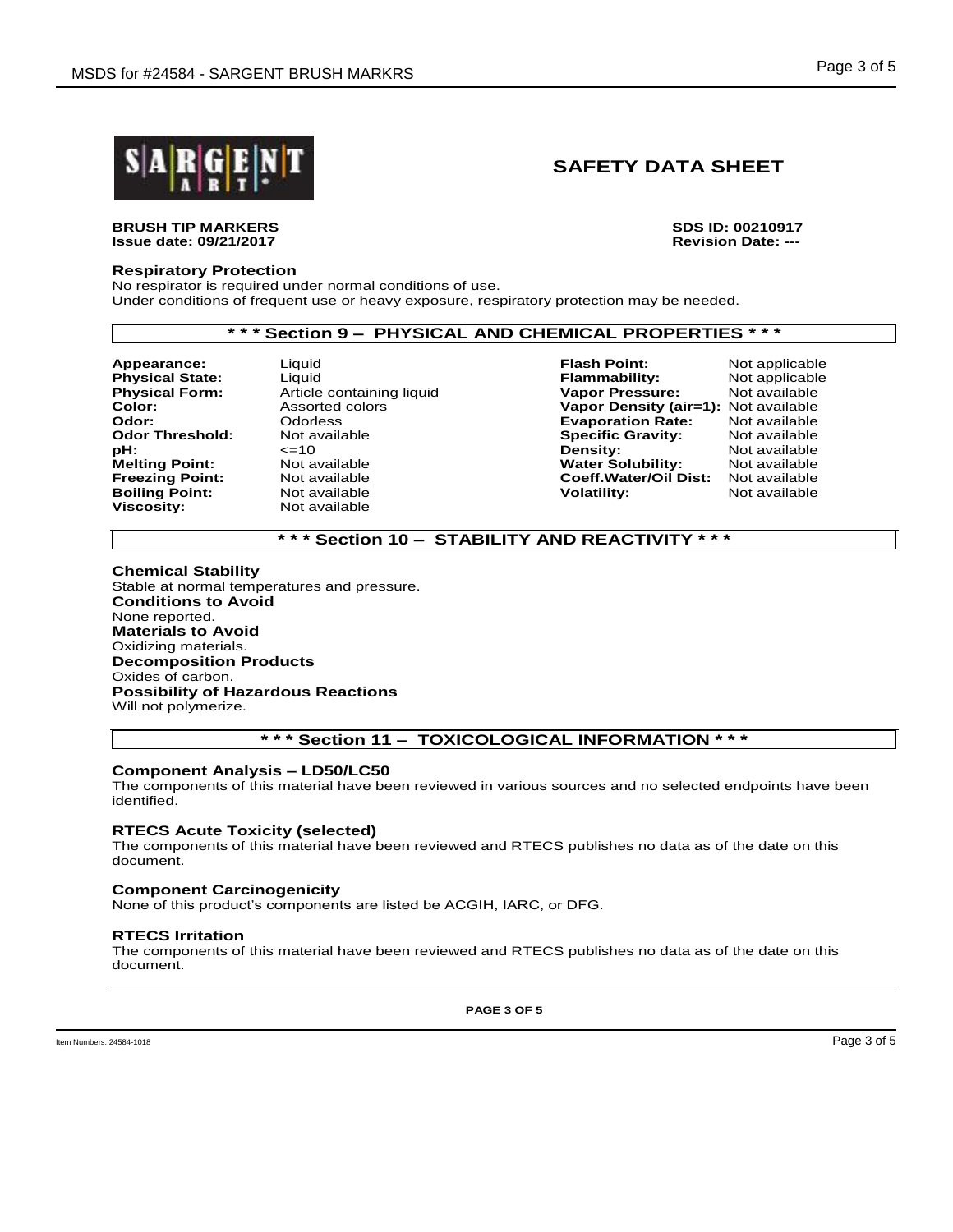

# **SAFETY DATA SHEET**

**BRUSH TIP MARKERS SDS ID: 00210917 Issue date: 09/21/2017** 

### **\* \* \* Section 12 – ECOLOGICAL INFORMATION \* \* \***

### **Component Analysis – Aquatic Toxicity**

No LOLI ecotoxicity data is available for this product's components.

#### **\* \* \* Section 13 – DISPOSAL CONSIDERATION \* \* \***

#### **Disposal Methods**

Dispose in accordance with all applicable regulations.

#### **Component Waste Numbers**

The U.S. EPA has not published waste numbers for this product's components.

#### **\* \* \* Section 14 – TRANSPORT INFORMATION \* \* \***

| <b>US DOT Information:</b> | Not Regulated. |
|----------------------------|----------------|
| <b>TDG Information:</b>    | Not Regulated. |
| <b>ADR Information:</b>    | Not Regulated. |
| <b>RID Information:</b>    | Not Regulated. |
| <b>IATA Information:</b>   | Not Regulated. |
| <b>ICAO Information:</b>   | Not Regulated. |
| <b>IMDG Information:</b>   | Not Regulated. |

### **\* \* \* Section 15 – REGULATORY INFORMATION \* \* \***

#### **U.S. Federal Regulations**

None of this products components are listed under SARA Section 302 (40 CFR 355 Appendix A), SARA Section 311/312 (40 CFR 370.21), SARA Section 313 (40 CFR 372.65), CERCLA (40 CFR 302.4), TSCA 12(b), or require an OSHA process safety plan.

#### **SARA Section 311/312 (40 CFR 370 Subparts B and C) Acute Health:** No **Chronic Health:** No **Fire:** No **Pressure:** No **Reactive:** No

# **U.S. State Regulations**

None of this product's components are listed on the state lists from CA, MA, MN, NJ or PA.

Not regulated under California Proposition 65

#### **Canada**

This product has been classified in accordance with the criteria of the Controlled Products Regulations (CPR) and the MSDS contains all of the information required by the CPR.

WHMIS CLASSIFICATION: Not a Controlled Product under Canada's Workplace Hazardous Material Information System.

## **Component Analysis – Inventory**

No information is available.

**PAGE 4 OF 5**